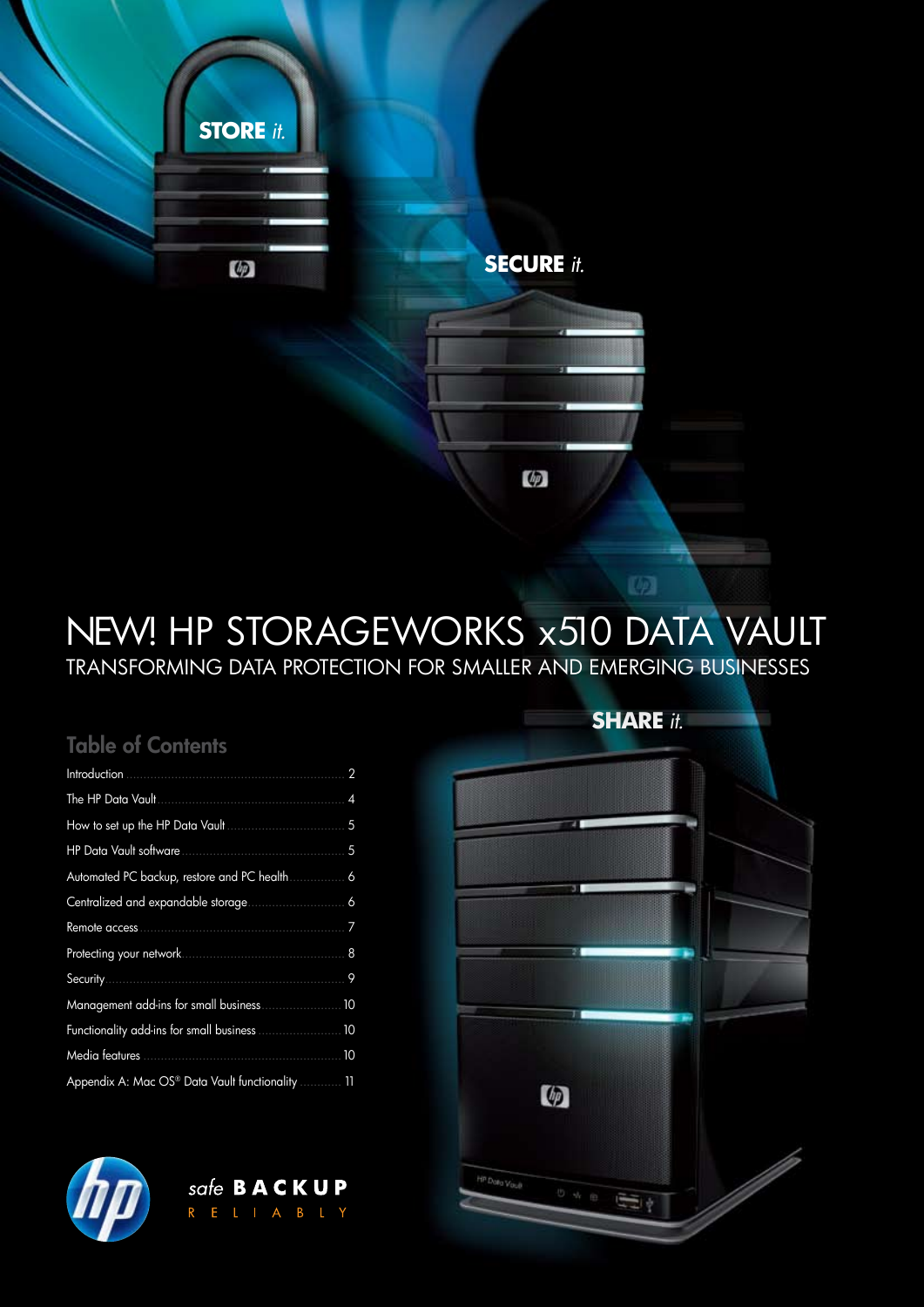# Introduction— The HP StorageWorks x510 Data Vault

The HP StorageWorks x510 Data Vault (HP Data Vault) provides a simple and cost-effective solution for a small business to store, secure and share data. The HP Data Vault provides a user-friendly interface and easy installation and management. It features automated backup for up to 10 PC clients and Macs on the network.

### Small Business Solution

With the HP Data Vault, a small business can automatically centralize, share and access data remotely using any internet-connected computer. It offers a streamlined way to protect, manage and share digital content with colleagues and business partners.

### The HP Data Vault provides:

- Incremental nightly network backups
- Interoperability with PCs and Macs
- Shared files that can be pulled securely from the Data Vault remotely or locally
- A common repository for files that can be shared among co-workers or with business partners
- Local and secure remote access to files via any web browser
- Fast and reliable recovery of all files in the event of a disaster
- Folder duplication that copies data to a second hard disk drive (HDD) to protect against loss
- Restoration of full operating system



### Store, secure and share your data

The Data Vault promotes flexibility and ease of use in sharing and protecting digital content within the business environment and around the world.

The HP Data Vault comes with extra bays for internal storage expansion and also offers external USB and eSATA ports for virtually limitless expansion. For additional protection, users can backup the HP Data Vault shared folders to Amazon's S3 online data storage service.<sup>1</sup>

### HP Data Vault models

The HP Data Vault comes in three affordable models for every small business data protection need.

| Product # | <b>Product Name</b>                 |
|-----------|-------------------------------------|
| $Q$ 2050A | HP StorageWorks x510 1TB Data Vault |
| Q2051A    | HP StorageWorks x510 2TB Data Vault |
| $Q$ 2052A | HP StorageWorks x510 3TB Data Vault |

1 Amazon S3 online backup service is available on the HP Data Vault as a customer-installable add-in.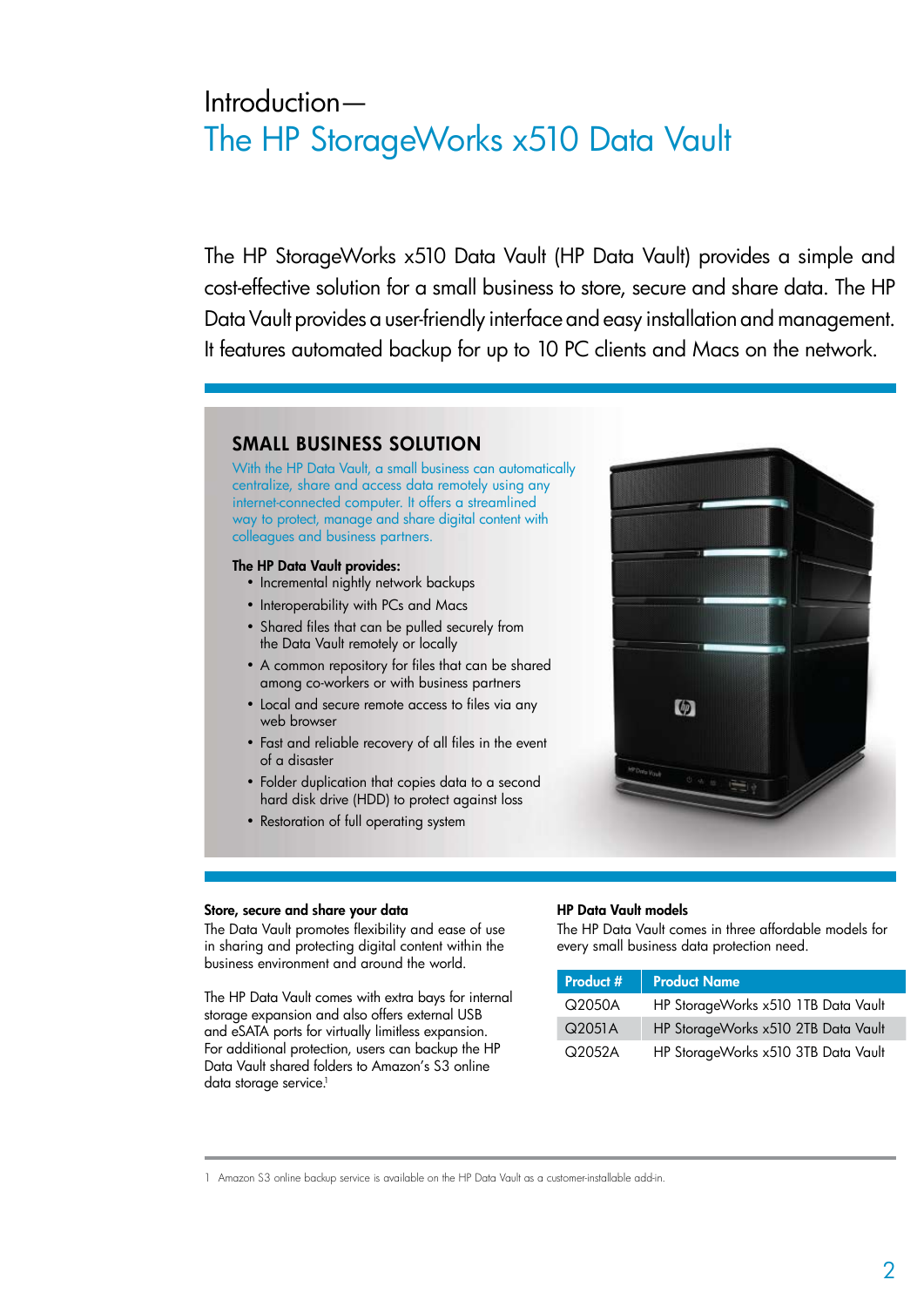### Protect and grow your business

Small business owners invest a tremendous amount of time, money and resources to make their ventures successful; however, many of them neglect backing up their data due to more immediate concerns. For small business owners, being prepared can mean surviving major data loss.2

The HP Data Vault provides small businesses with the data protection they require, in addition to remote access capabilities. The ability to share and access data both locally and remotely creates a more efficient and productive working environment.

Of companies experiencing major data loss:

- 43% of companies never reopen<sup>3</sup>
- 51% of companies close within 2 years<sup>3</sup>
- 80% of companies that do not recover from a disaster within one month are more likely to go out of business<sup>3</sup>
- 75% of companies without business continuity plans fail within three years of a disaster<sup>3</sup>
- Companies that aren't able to resume operations within ten days of a disaster are not likely to survive<sup>3</sup>

An independent study found that notebooks lost or stolen around the world cost businesses an average of \$49,246.4

### Are small businesses prepared?

The Data Vault will support small business owners in securing backup copies of their most valuable data: tax and accounting files, payroll, production records, and customer data. It is highly recommended by industry experts that small business owners store their records at an off-site location at least 100 miles away. Business critical data should be stored in a fireproof and waterproof safe.

### Smart business

Planning and preparation is critical for business success. A sound recovery plan plus on-site and remote resources will allow a business to handle an unexpected event and recover quickly. The HP Data Vault provides the protection and peace of mind that a small business owner needs.

### Small Business Network

Research has shown that small businesses backup infrequently. The number one reason: "Not having

enough time."5

The HP StorageWorks X510 Data Vault Series in a mixed OS environment



\* The HP StorageWorks x510 Data Vault connects directly to the router on your network through an RJ45 Ethernet port, and supports up to Gigabit Ethernet speeds. The HP Data Vault cannot be directly attached to a PC or Mac. Although the HP StorageWorks x510 Data Vault needs to be wired to your network through an Ethernet cable, it supports both wired and wireless devices via your wireless router.

3 http://www.techworld.com/cmsdata/whitepapers/833/How\_Secure\_is\_your\_Storage\_Symantec.pdf.

<sup>2 &</sup>quot;Open For Business" a publication of The Institute for Business & Home Safety (IBHS), a nonprofit association that engages in communication, education, engineering and research for the insurance industry. See www.ibhs.org/docs/OpenForBusiness.pdf

<sup>4</sup> Ponemon Institute 2009

<sup>5</sup> SOS Online Backup 2009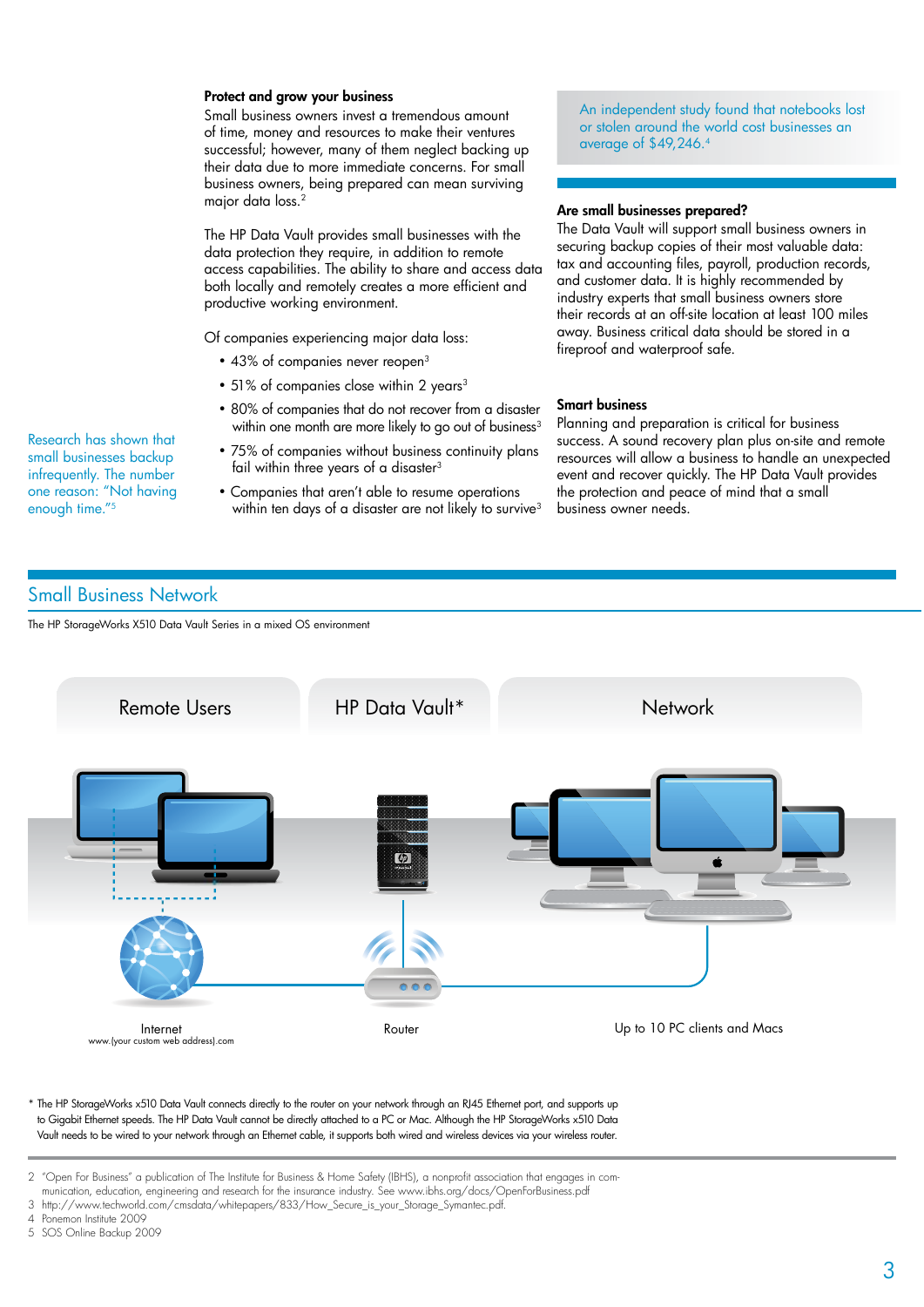# The HP Data Vault

The HP Data Vault is powered by Microsoft's® Windows® Home Server® (WHS) operating system software. WHS® enables businesses with multiple PCs to easily store information in a central place. Users can access and share that information with others, and automatically backup and protect files.

The Data Vault is simple to install and operate. It has only two connections—AC power and a network port. Customer communication takes place through a user interface after the software is installed on each business PC. The HP Data Vault is a custom-designed system based on industry standards and industry-standard components. The central processor is an Intel® Pentium® Dual Core<sup>™</sup> 2.5 GHZ 64-bit, chosen for its high performance and low power consumption. It also has 2 GB of DDR2 DRAM memory and 3.5" SATAII Hard Disk Drives (HDDs).

### HDD enclosures and interface

Each HDD of the HP Data Vault is enclosed in a carrier that unlatches and slides out of the enclosure once the front door is opened. The HDD carriers require no tools to remove/ insert, use no cables, and can be hot-swapped (removed or inserted without powering down the HP Data Vault). The carriers also isolate much of the vibration and noise to reduce overall noise emissions from the unit.

Each carrier is associated with a single LED state indicator that alerts the user to the status of the enclosed HDD.

### Expandable storage capabilities

One of the major features of the HP Data Vault is its ability to easily support additional storage. Standard SATA HDDs can easily be added to the internal HDD bays (there are four bays; the server comes with either one or two HDDs already installed).

The HP Data Vault provides two external methods of adding storage—an external eSATA connector and 4 USB 2.0 ports.

#### Indicator panel

Along the bottom of the tower are three indicator lights that display the status of power, network and overall system health. Combinations of indicator lights point out problems.

LED indicators next to each carrier show the status of the adjacent HDD. The four states indicated for each HDD are as follows:

- 1) OFF—no HDD present
- 2) AQUA GREEN—HDD mounted and operational
- 3) RED—HDD failed
- 4) FLASHING—HDD present but removable

Via the WHS® Console on a PC, users can also set the brightness (including "off") of all of the LED indicators.

### Power, cooling and acoustics

The HP Data Vault is designed for quiet operation. The HDD carriers and chassis fans are mounted using vibration-dampening mounts to reduce any vibrations being transmitted to the case. Two fans are used to allow each to spin at a lower speed, reducing noise; each fan is continuously adjusted to spin at the minimum speed necessary to cool the appliance. Additionally, the fans are oversized, allowing them to move more air at a lower speed, further reducing noise. With a full configuration of disks, the noise level of the HP Data Vault is between a quiet whisper and the average level heard in a business environment. And when the HP Data Vault isn't working, it is extremely efficient in sleep mode, consuming only 1watt of electricity per second.

### HP Data Vault



Rear view



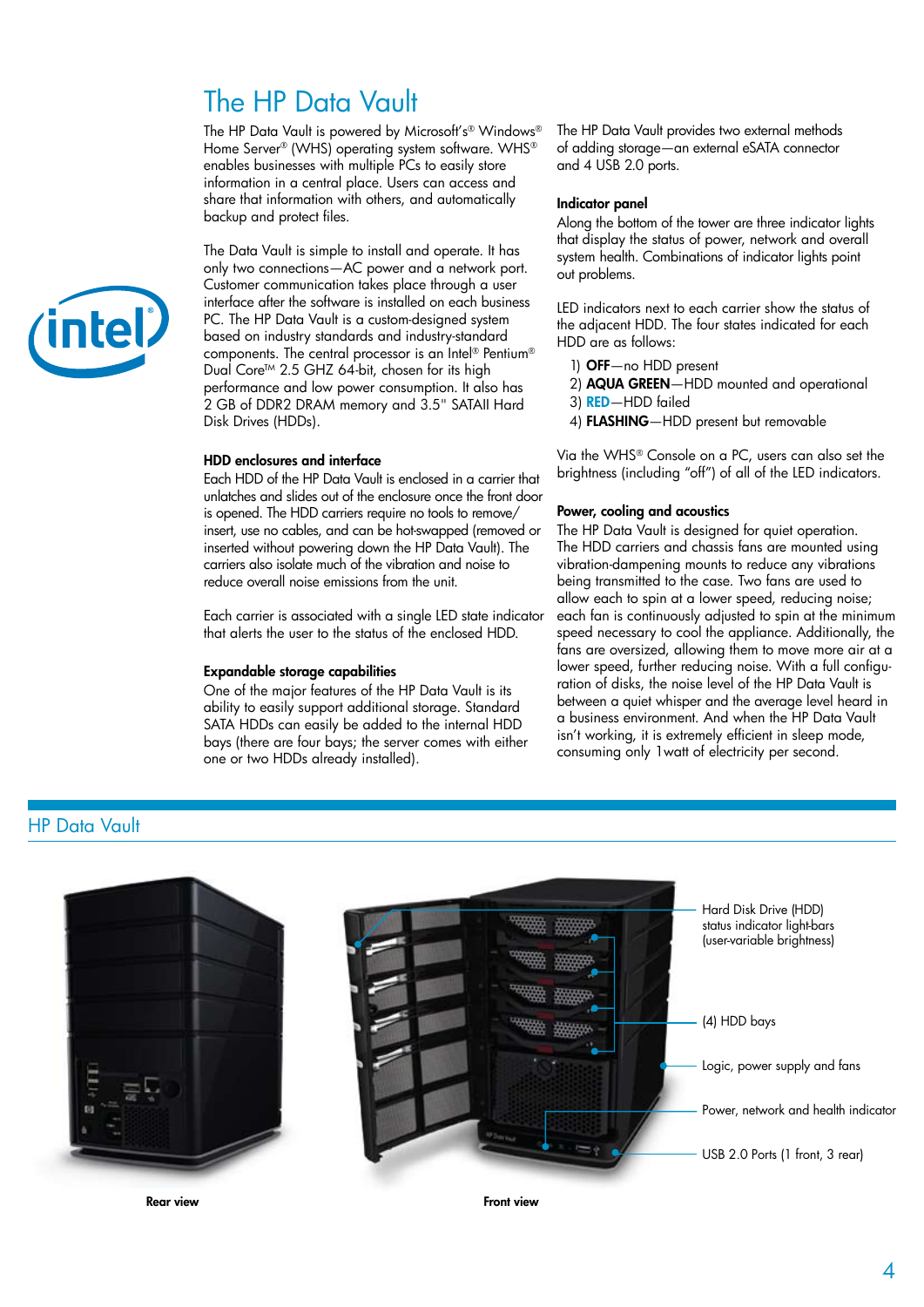## How to set up the HP Data Vault

Setting up the HP Data Vault is easy. The unit comes with a power cable, Ethernet (RJ-45) cable, software and documentation. The set up poster included with the HP Data Vault illustrates the two simple steps (hardware and software) to get started.

### You will need:

- One or more computers running Microsoft Windows® Vista, Windows® XP, Windows® MCE or Mac® OS X 10.5 or later (for any Macs on the network). Note: Up to 10 PC clients and Macs are supported.
- A router with DHCP enabled to provide an automatic IP address to the server
- A broadband connection, such as DSL or cable, for remote access functionality
- A 100 Mbps to 1000 Mbps (Gigabit Ethernet) wired network connection

### Hardware set up

Simply plug the power cord into the HP Data Vault and the other end into an electrical outlet. Connect one end of the Ethernet cable to the HP Data Vault and the other to an Ethernet port on your router. Press the power button on the back of the HP Data Vault, and it is ready to go in 60 seconds.

### Software installation

The first installation must be on a Windows computer. Subsequent installations can be on a Windows or Mac computer. Insert the software installation disk into a network computer and follow the online instructions to install the HP Data Vault. Repeat the software installation on each network computer running either Windows® or Mac®OS X 10.5 or later.

# HP Data Vault software

### The software accomplishes two main tasks:

- 1) It establishes a secure connection between each PC or Mac and the HP Data Vault.
- 2) It automatically configures the PC or Mac to backup daily. Macs require some additional simple set up.

HP has added additional software for the Data Vault that includes the easy to use and attractive HP-designed interfaces, the ability to backup Mac computers, online backup functionality, a power-saving sleep mode and media streaming and photo publishing capabilities as a bonus!

### Microsoft Windows Home Server®

Microsoft WHS® is an operating system from Microsoft designed for businesses with multiple connections to PCs and Macs. It is based on Windows Server 2003® SP2. WHS® is designed to provide features and services for the most common requirements of a business network. All of these features are accessible and/or used by the HP Data Vault, in addition to HP-specific features.

### The Windows Home Server Console®

The WHS Console® is the application used to configure your Data Vault, and it is generally not intended to be used by everyone on the network.



Windows Home Server Console® home page

The WHS Console® is accessible when the WHS® software (Windows Home Server® Connector) has been installed on a PC, and it is generally accessed via an icon in the system tray using a server password.

The WHS Console® permits an authorized administrator to configure and maintain user accounts, configure shared folders, manage HDDs, set up and maintain remote access, manage folder duplication, and check for and install updates to the WHS® software itself. While all of these actions are available, they all have default settings, and after initial configuration, maintenance is generally minimal.



Data Vault home page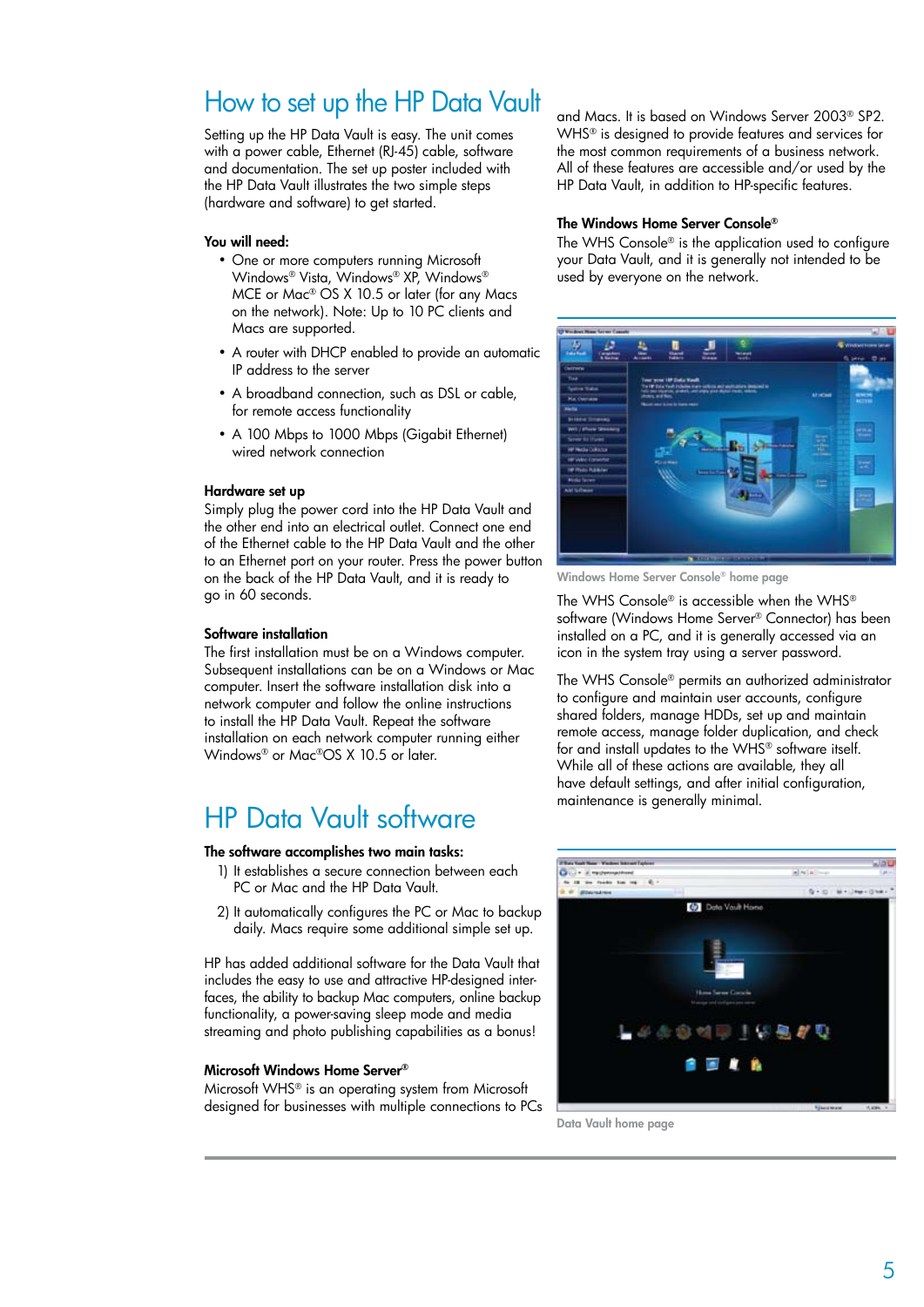# Automated PC backup, restore and PC health

### **Monitoring**

WHS® automatically searches the network and discovers PCs that have the WHS® connector software installed and backs them up in their entirety. The first backup copies the contents of each PC to the server; subsequent backups (which are scheduled once per day by default) copy only file blocks that have changed. Backups take place at the speed of the business local area network.

#### Reducing disk space with de-duplication

To reduce disk space, WHS® uses Microsoft's Single Instance Storage (SIS) technology, first used in Microsoft Windows Storage Server<sup>™</sup> 2003 R2. SIS recognizes identical files and only physically stores a single copy of the file. For example, if several copies of the same data are saved on different computers, WHS® will only backup the data once on the server and will keep track of the various versions by date and by originating computer.

#### Simple restores

A restore can be as simple as a drag-and-drop restore of a past version of a file, or as extensive as a complete system restore. Individual files or folders can be restored by selecting the business PC and a specific backup, then dragging and dropping the desired files or folders to your desktop.

An entire computer can be restored by restarting and booting the computer from the Data Vault Restore CD. The computer connects to the HP Data Vault, and an easy-to-follow wizard allows you to restore one or more HDDs.



Windows Home Server® backup settings

In addition, if your PCs are running Windows Vista®, WHS® will automatically monitor the health of each Vista-based PC on the network. The PC's health is displayed on a single dashboard in the WHS Console® and on a colored icon in the system tray of the PC. The Health Monitor includes the health of the server itself, as well as spyware and antivirus protection on each PC. For example, if someone turns off virus protection, WHS® will change its system tray icon to red; clicking the icon will bring up the WHS Console<sup>®</sup> and display the cause of the notification.

## Centralized and expandable storage

To make management and use easier, WHS® introduces a new disk management technology called WHS® Drive Extender. Drive Extender manages all of the HDDs in the server and presents them to the user as a single volume. Gone are the days of mapping a HDD using a drive letter—all of the available disk space (even across multiple HDDs) is usable immediately; users simply see shared folders on the server.



Windows Home Server® server storage

Drive Extender also introduces folder duplication, an important new way of protecting data. Folder duplication automatically and transparently stores two copies of each duplicated folder on separate HDDs to protect against HDD failure. For example, you would probably enable folder duplication for your financial records. (If the system was purchased with multiple HDDs, folder duplication is automatically enabled for the default set of shared folders.) However, the administrator can always disable it for selected folders. Note that if there is only one HDD, folder duplication is not available. An important benefit of Drive Extender is that it is easy to add and remove HDDs. Adding a new HDD is as simple as plugging it in. Drive Extender then begins an operation that balances storage across all of the available HDDs, so no single HDD has a disproportionate amount of storage.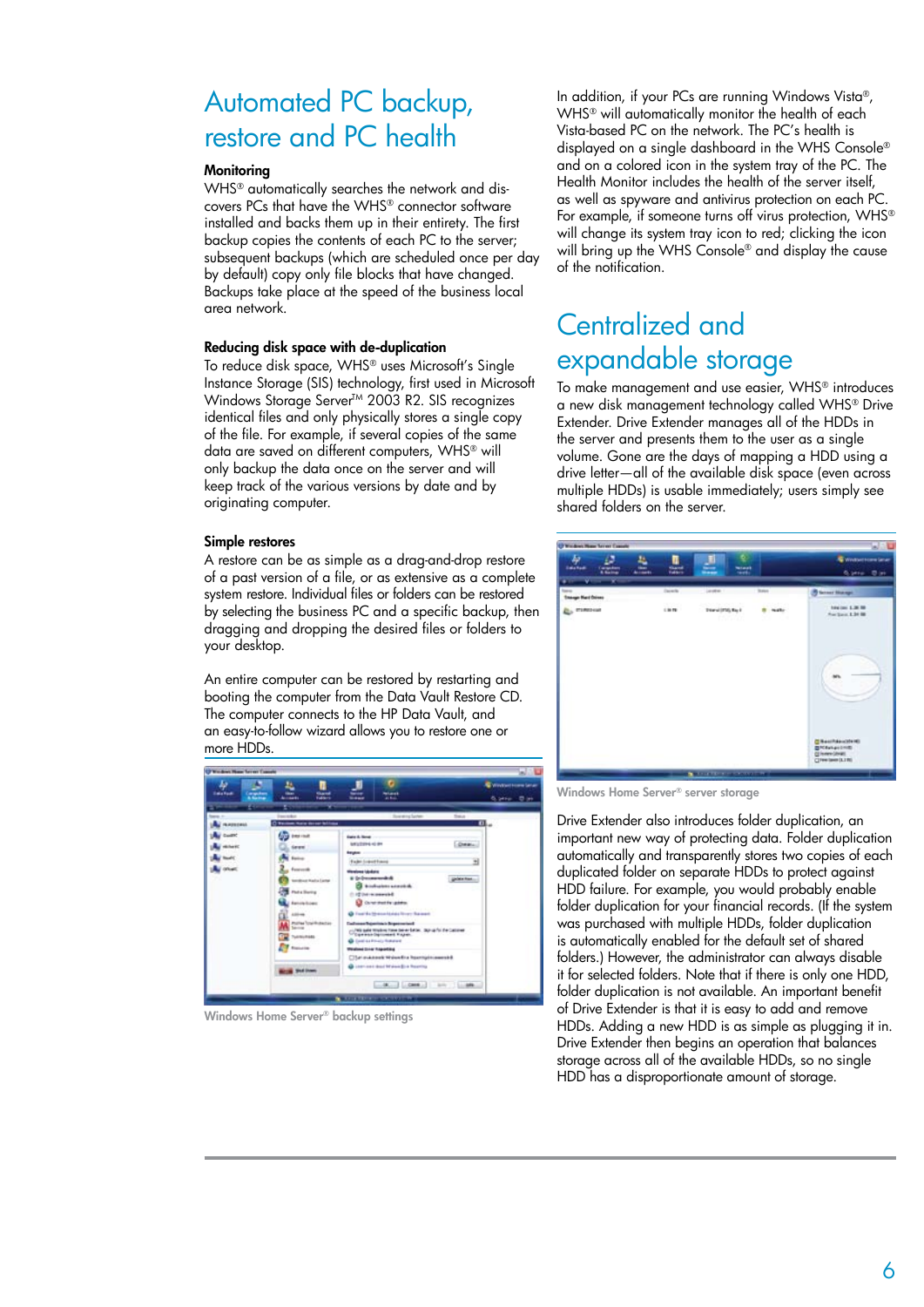### Remote access

WHS<sup>®</sup> gives users the ability to access their business files remotely, to transfer files to and from the HP Data Vault and to log into their business PCs over the Internet.<sup>6</sup> Remote access to the HP Data Vault involves registering a personalized Internet address with a Domain Name Service (DNS). During set up, users specify a DNS vendor (there are two choices: Microsoft® and TZO.com7), resulting in personalized web addresses such as www.smiths.hpdatavault.com.

The set up process also opens several inbound ports on the business router to accept traffic specifically for the HP Data Vault. In order to configure the router automatically, it must support Universal Plug and Play (UPnP). Once registered, anyone with the web address can view the "Welcome" page of the HP Data Vault. They must have authorization and log in with their user name and password to continue.

Small businesses can utilize remote access to share private customer or partner information to individual clients/partners, or share information with all clients/ partners, etc. In addition, employees can access information away from the office.

Remote Access is disabled by default. It is easily enabled by following the onscreen instructions.

| (Filmore Access These Mindows Internet Explorer                                                                                                                                                                                                                                                                                                                                                                                                      |                                                                                                                                                                                  |                                   |                     |
|------------------------------------------------------------------------------------------------------------------------------------------------------------------------------------------------------------------------------------------------------------------------------------------------------------------------------------------------------------------------------------------------------------------------------------------------------|----------------------------------------------------------------------------------------------------------------------------------------------------------------------------------|-----------------------------------|---------------------|
| Town & Al-Montenander and Tax                                                                                                                                                                                                                                                                                                                                                                                                                        |                                                                                                                                                                                  | <b>William</b> Station            |                     |
| last Fourtest Task State 100 to 1                                                                                                                                                                                                                                                                                                                                                                                                                    |                                                                                                                                                                                  |                                   |                     |
| <b>Electrician Isla</b>                                                                                                                                                                                                                                                                                                                                                                                                                              |                                                                                                                                                                                  | 5 × 33 × 46 × 13 Mai + 13 Mai +   |                     |
| <b>Index Hotel State</b>                                                                                                                                                                                                                                                                                                                                                                                                                             |                                                                                                                                                                                  | SP Jan Vari Rob Ste Rosson Avenue | <b>Manufacturer</b> |
| <b>Dealton</b><br><b>Charles</b> 1<br><b>Service</b><br><b>Remain Asseme, contrast and customersed</b><br>4 Service Models for your fixed constraints:<br>A SUPERIORDER EDUCATION AND RELATIONS<br>. To need on the red motivated or all remains and interest that we                                                                                                                                                                                |                                                                                                                                                                                  |                                   | <b>AM DR</b>        |
| <b>Married Follows</b><br><b><i><u>Component</u></i></b><br>lemel clar have component for an<br>Rouse and develop flat and terms.<br>accession, personal case the department of an<br>comediate and having familiar. France is come-<br>Film wind silling cars that e.<br>as pretruitance an illumin.<br>topic auto approximate a case in the pub-<br>and I did a detail where the most<br><b>CONSULTANT</b> In the American<br><b>Brown College</b> | tal Time<br>14 Flocksburg Tilliands Sound Truck<br>Advertising to an interest<br><b>Bild State Street</b><br>All of their facial as<br>the state and control and<br>A but I have |                                   |                     |
|                                                                                                                                                                                                                                                                                                                                                                                                                                                      | and the property of the con-                                                                                                                                                     |                                   |                     |
| <b>Standard E. Milkenmark Constraint, Africa Law and</b>                                                                                                                                                                                                                                                                                                                                                                                             |                                                                                                                                                                                  |                                   |                     |

Windows Home Server® remote access home page

| Phoen boos Coupons Wadon boost Ephra                                                   |                                    |                                   | $-121$            |
|----------------------------------------------------------------------------------------|------------------------------------|-----------------------------------|-------------------|
| Θ<br>Li + d. tor/photonophonon                                                         |                                    | <b>Kill Hills</b>                 | $\frac{1}{2}$     |
| be freely has me . E. -                                                                |                                    |                                   |                   |
| <b>BT-week-koard - Longaans</b>                                                        |                                    | 保大臣                               | THE Y LINGER CENT |
| <b>Misson Hotel Islam</b>                                                              |                                    | 197 East Visit With Life Secure 4 |                   |
| Newthins:<br>Darkesberg<br>mark.                                                       |                                    |                                   | <b>CONTRACTOR</b> |
| bowells increase to interest factor date or former.<br>Convention Labor Market Service |                                    |                                   |                   |
| Nowanda Rossew Will programming<br>CSA on a company new flust the stills consect.      |                                    |                                   |                   |
| Senatos Sales:<br><b>Restrict McGrawment</b>                                           | het o<br><b>B</b> Driveries Health |                                   |                   |
| and control direct funded for one in computers.                                        |                                    |                                   |                   |
|                                                                                        |                                    |                                   |                   |
|                                                                                        |                                    |                                   |                   |
| Lascrath & Jahr Hutsuch Lansander, drillated book red.                                 |                                    |                                   |                   |
| <b>State</b>                                                                           |                                    | <b>Tillinghood</b>                | 15, 8:04 11       |

Windows Home Server® remote acccess computers page



Windows Home Server® remote shared folders page

### Important security tip:

Be sure to enable one of the encryption protocols on your wireless router. It will protect against others reading the wireless traffic, and help prevent unauthorized access to your network.

<sup>6</sup>  To remotely access PCs, they must be running Windows® XP Professional, Windows® XP Media Center Edition 2004 or higher, or Windows® Vista Ultimate or Windows® Vista Business and be connected to the Internet.

<sup>7</sup> Free and pay-for options are available from TZO.com or from Windows Live™ personalized pages service (http://home.live.com/)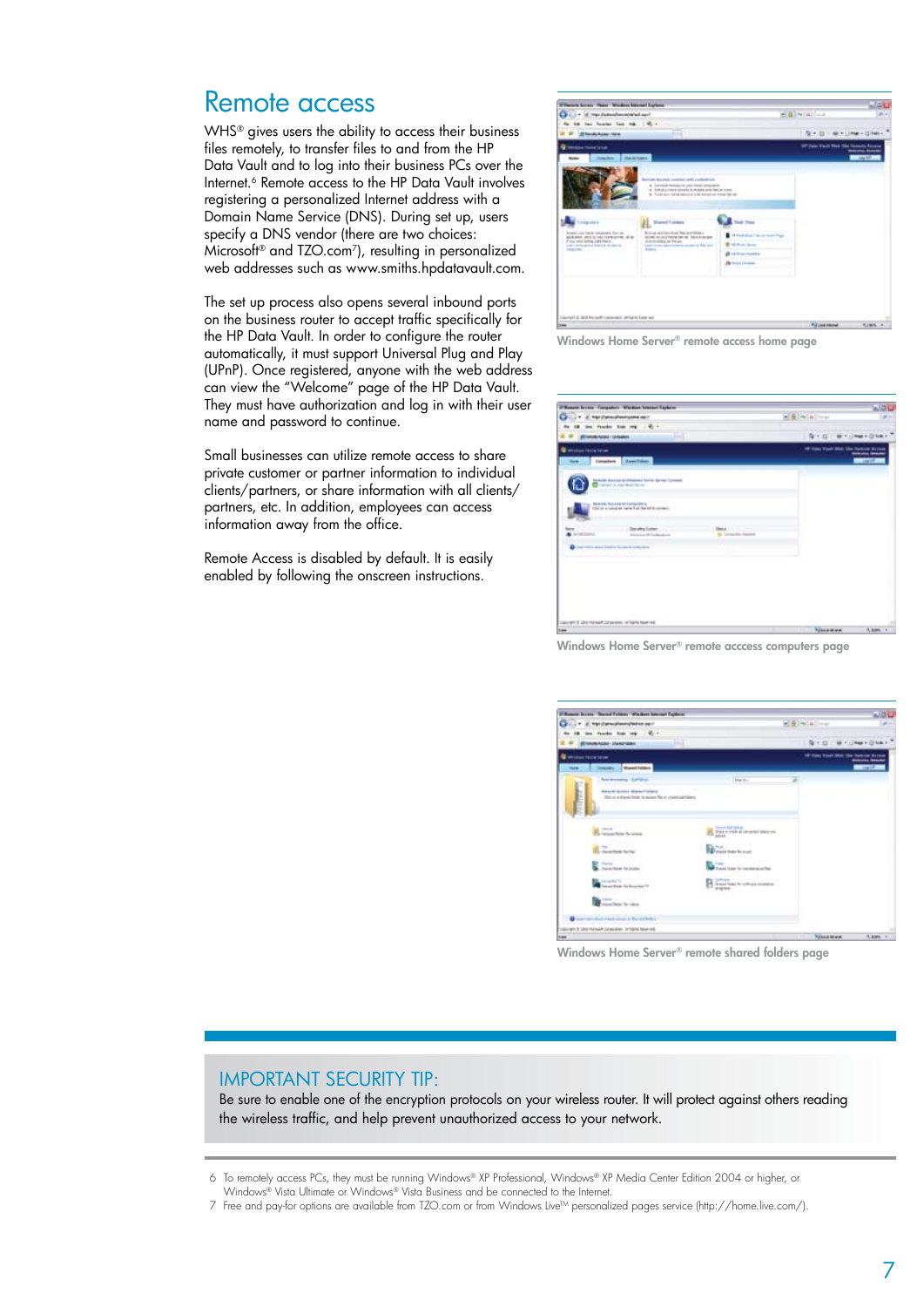## Protecting your network

The first step in protecting access to your HP Data Vault is to examine your business network and make sure that it is properly insulated against unauthorized intrusion. Intruders can cause any number of problems, ranging from minor inconvenience, to destroying all of your data, to using your computer records, to stealing your identity.

An important feature of the HP Data Vault is that it consolidates and reports on the health of your business network and all of the PCs attached to the network through a pop-up notification on the menu bar of your PC. <sup>8</sup> This consolidation makes it easy to see the health of all of your computers at a glance and, if there is a problem, to quickly diagnose the cause.

### Keeping your software up-to-date

Computer manufacturers constantly try to identify and fix software vulnerabilities. By default, both the HP Data Vault software (on each of your PCs), and WHS® (the software on your HP Data Vault) automatically checks to see if the software is up-to-date.

Be sure that automatic updates are enabled on each of your computers and on your HP Data Vault.

### Securing your router

One of the most overlooked security "holes" in a business network is the default access settings that come with the router. Most routers come with a default user name and password combination, and it's usually something like "Admin" with no password. If you don't change these, anyone who knows what kind of router you have (which is usually the default name of the router on the network) can easily access your router and bypass other security features, such as firewalls or encryption.

#### Data encryption

The primary form of securing your wireless network is to encrypt the data that is being broadcast. Most wireless networking equipment supports two forms of data encryption: Wired Equivalent Privacy (WEP) and Wi-Fi Protected Access (WPA). These wireless encryption protocols prevent unauthorized users from capturing data traffic "out of the air" and examining the traffic for critical information, such as credit card numbers, passwords or other sensitive information. In addition, you should regularly (around once per month or so) change your encryption key.

### Firewall protection

Firewalls monitor your network traffic, blocking harmful incoming probes and attacks while allowing normal communications between your programs and external servers. Unnecessary or suspicious network traffic is restricted for your security.

In a typical business network, there are multiple firewalls, including on your router, on your computers and on the HP Data Vault itself. These firewalls are generally set up to allow nearly any outgoing communications (since the assumption is that you initiated the communication) while blocking unwanted incoming communications.

### Antivirus software

The HP Data Vault comes with McAfee Total Protection Service, which is delivered as an available add-in through the WHS Console®. The add-in is provided free for 3 months by HP. After this trial period, a paid subscription from McAfee is required.

The McAfee add-in is an always-on security solution for your HP Data Vault. It provides a comprehensive anti-virus and anti-spyware capability that is constantly updated with the latest virus and spyware configuration files.<sup>9</sup> In addition, the McAfee anti-virus software will suspend a scan if it detects media streaming is active on the HP Data Vault—ensuring reliable media streaming experiences.

### User accounts

At least one user account is required to access your HP Data Vault, although others can be created. The name and password associated with each user account adds security by requiring authentication for accessing shared folders and using remote access. Each person accesses his or her user account with a user name and a password.

You can configure the WHS® guest account without a password so that anyone you select can connect to certain shared folders without being asked for a user name and password.

### Important security tip:

To ensure that the software update programs for the HP Data Vault are set correctly, check the "HP Software Updates" tab in the settings window on the Windows Home Server Console®.

8 Network health is reported only for PCs running Windows Vista®.

<sup>9</sup> Always-on Internet connection is required.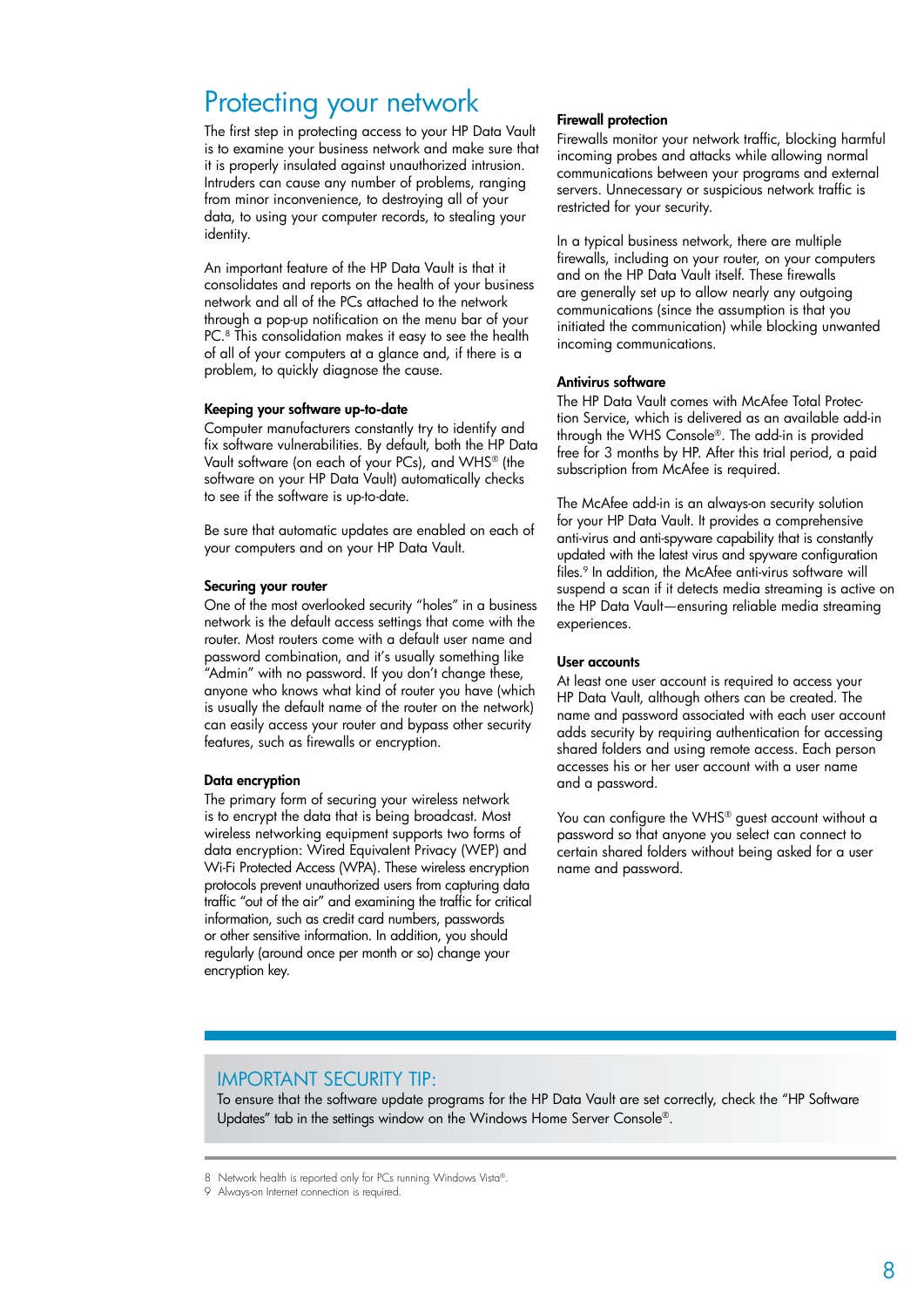There are two ways of setting access permissions to shared folders—either when adding or editing a user account or when adding or editing a shared folder. Either way, user accounts can be designated as full access (read and write), read access (read only), or none.

### **Passwords**

Aside from the user accounts and passwords, there is a separate administrator password that is set and must be entered in order to access the WHS Console® and perform any administrative functions on the system.

The HP Data Vault enforces a password creation policy that states how "strong" the passwords must be. In the Settings panel of the WHS Console®, you can choose the following password policies:

Weak—You can select the Weak password policy, which allows passwords of any length (including zero length, or no password) and has no complexity requirement. This setting is not recommended because user accounts with short passwords reduce your network security.

MEDIUM (default)—By default, passwords for user accounts must be at least five characters. However, it has no complexity requirements.

STRONG-The Strong password policy requires complex passwords that are at least seven characters long. A complex password must contain at least three of the following four character categories:

- Uppercase characters
- Lowercase characters
- Numbers
- Symbols (such as !, @, #, etc.)

NOTE: For more in-depth information, please refer to security information provided with your computer and your business network router.

### **Security**

When you install the HP Data Vault software on your business computers, the Windows Home Server Connector® software adds the WHS® security certificate to each computer's trusted certificate list. This security certificate helps secure the information that is exchanged between the server and each computer's web browser.

### Secure browser access

Remote access to your HP Data Vault takes place using a web browser and the HTTPS protocol. HTTPS adds an additional encryption and authentication layer on top of normal networking traffic. This prevents an attacker from intercepting communications or trying to "spoof" their way into the web site.

HTTPS uses the encrypted Secure Sockets Layer (SSL) protocol, the same protocol used for banking transactions and retail commerce.

### User account with strong password

When user accounts on the HP Data Vault are created for customers or employees, remote access for those accounts can be enabled. The HP Data Vault does not allow remote access from the Guest or Administrator account. An account that has been remote-accessenabled is forced to have a strong password to prevent users from using an easy-to-guess (or blank) password.

#### Security conclusions

The HP Data Vault provides a central repository for valuable business data. It employs numerous security features to help prevent unauthorized access. It also provides small businesses with a quick and easy way of sharing digital content within the business and around the world, while maintaining multiple levels of security.<sup>10</sup>

While you should always be on alert for unauthorized access to your computers and your network, the security features provided by the HP Data Vault can help prevent attacks that could be devastating to your business.

<sup>10</sup> To remotely access PCs, they must be running Windows® XP Professional, Windows® XP Media Center Edition 2004 and above, or Windows® Vista Ultimate or Windows® Vista Business and be connected to the Internet.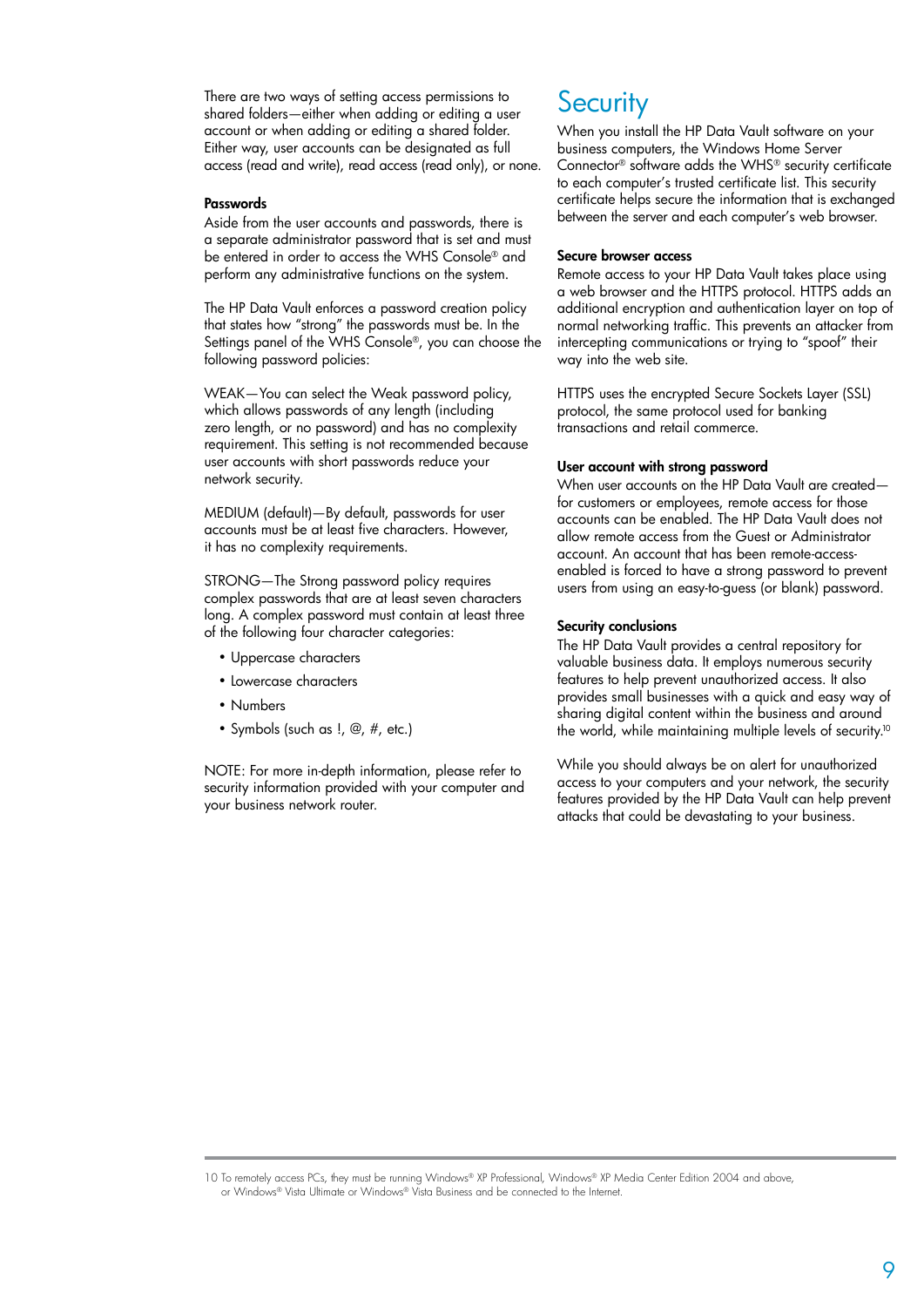## Management add-ins for small businesses

Add-ins allow a user to easily install software that will expand the HP Data Vault's functionality and personalize it for an individual user's needs.<sup>11</sup> The Data Vault accepts add-ins for Microsoft® WHS® developed by third-party software companies. Microsoft® encourages developers to use WHS® as a platform to develop end user applications and extensions; the WHS Console® is the top-level interface to these extensions. Amazon S3 Online Backup Service will be available on the HP Data Vault as a customer installable add-in.12

REMOTE NOTIFICATION is an add-in for the Microsoft WHS® operating system. It is designed to forward the System Health Notifications from the WHS® to an email address. This can be particularly useful when configured to send to an email address that forwards a text message to the user's mobile phone.

Advanced Admin Console allows you to extend access to various parts of your HP Data Vault's administration controls from within the WHS Console®, including Control Panel Printers and Faxes, Admin Tools, Start Menu, My Computer, My Network Places, Your Workgroup (shows the name of your workgroup) and Network Connections.

WHS TASK VIEWER displays all currently running tasks on your HP Data Vault within the WHS Console®. You can view CPU and memory usage for each process and eliminate processes that you no longer need.

#### Windows Home Server® Disk Management

is an add-in for Microsoft WHS®. This add-in is designed for users who need more detail about their HP Data Vault storage status than the standard WHS® Server Storage interface provides.

### Duplication Info for Windows Home Server®

enables the user to see which files have been duplicated to a second HDD via the Windows Home Server Drive Extender® technology.

### ASoft AutoExit for Windows Home Server®

is a console add-in for WHS®. It can be used to shut down or reboot client machines in your business network from within the console.

## Functionality add-ins for small businesses

WHIIST is a WHS® add-in that allows you to create and manage web content on your WHS®.

WHS CUSTOMIZER allows you to change the default image displayed on your business server's remote web page.

WHS WIDGET WINDOWS HOME SERVER® allows you to create and maintain a collection of custom widgets that you can embed into your main business server splash page.

FTP MANAGER allows you to install and configure the IIS FTP component for Windows Home Server® this enables you to set up an FTP Server on your HP Data Vault.

DOWNLOAD MANAGER allows you to schedule and manage file downloads from your HP Data Vault, including automatic login and authentication for secure sites. A complete list of WHS® add-ins can be found at www.whsplus.com

## Media features

The HP Media Collector automatically collects, organizes and centralizes your media files from multiple Windows® PCs and Macs (including iPhoto®, iTunes® and iMovie® libraries) to easily find, share and stream your media. You can remotely stream music, photos and video from the HP Data Vault to any internet-connected computer for quick and easy access to your content. Other applications allow you to stream photos, music and video content from the HP Data Vault directly to your iPod® touch and iPhone® and to create and share photo albums.13

<sup>11</sup> Third party add-ins are not supported by HP.

<sup>12</sup> Amazon's S3 online data storage service is a paid subscription service and is not provided with the purchase of an HP Data Vault.

<sup>13</sup> Copy protected files may not stream properly.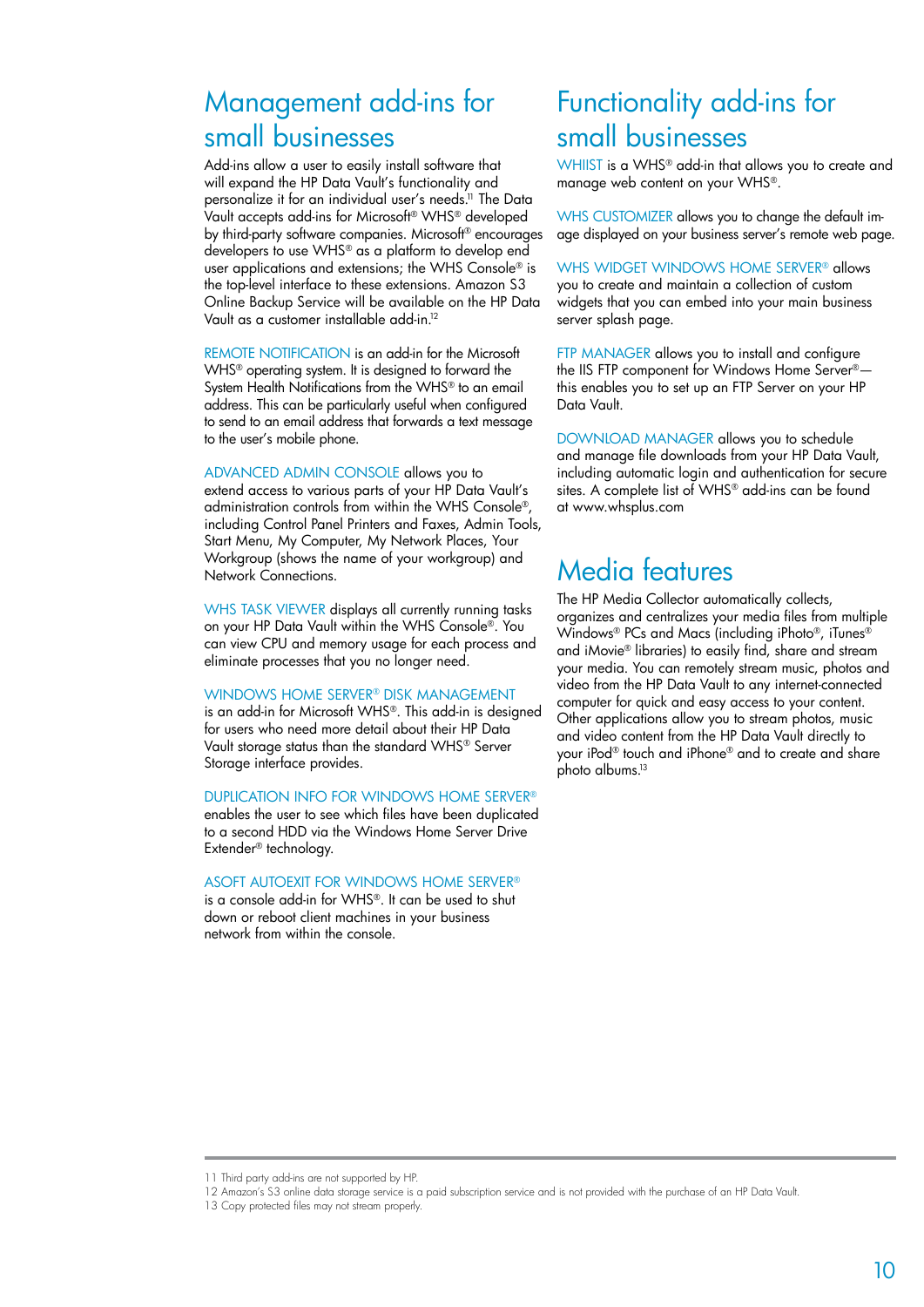# Appendix A: Mac OS® Data Vault server functionality

Windows-based systems have access to all of the HP Data Vault software features, and most of the features are also available to Mac users. Rating the functionality available on the HP Data Vault under Mac OS X.

| <b>FEATURE</b>                             | GGGGGGGG<br><b>MAC OS X FUNCTIONALITY</b>                     | <b>NOTES</b>                                                                                                                                                                                                                                                                                                                    |
|--------------------------------------------|---------------------------------------------------------------|---------------------------------------------------------------------------------------------------------------------------------------------------------------------------------------------------------------------------------------------------------------------------------------------------------------------------------|
| <b>Administrative functions</b>            |                                                               |                                                                                                                                                                                                                                                                                                                                 |
| WHS Console®                               | $\bullet$ 0 0 0 0 0 0 0 $\bullet$                             | A Windows-based PC is required to set up the server and access the administrative functions provided<br>by the WHS Console®. This includes administration of the HP Media Collector, User Accounts, shared<br>folder protection, storage management and the TwonkyMedia™ web streaming server.                                  |
| Backups                                    |                                                               | Both Windows and Mac OS users can backup files and folders to the HP Data Vault.                                                                                                                                                                                                                                                |
| File and Folder Restore                    |                                                               | Both Windows and Mac OS users can restore files and folders with their respective backup/restore applications.                                                                                                                                                                                                                  |
| System Restore                             | AAAA                                                          | Mac OS users can use Apple's Time Machine to restore files and folders. To do a complete system<br>restore, the Mac must first be reimaged using OS CD, and then Time Machine can be used to restore<br>individual files and folders. Note that the "Restore System from Backup" feature of Time Machine is<br>not implemented. |
| <b>HP Video Converter</b><br>Management    | $\bullet$ 0 0 0 0 0 0 0 $\bullet$                             | Video Converter settings—including enable/disable and Folder Settings—are managed through the<br>Video Converter tab in the WHS Console®.                                                                                                                                                                                       |
| <b>HP Media Collector</b>                  | $\bullet$ $\bullet$ $\bullet$ $\circ$ $\circ$ $\circ$ $\circ$ | The HP Media Collector does not scan Mac OS systems. However, the collected media is available<br>to Mac OS computers through the Mac OS file sharing interface (the Mac OS Finder).                                                                                                                                            |
| Online Server Backup with<br>Amazon S3(14) |                                                               | Backup of the HP Data Vault via Amazon's S3 (Simple Storage Service) must be configured through<br>the Windows WHS Console®, Mac OS Time Machine files that are on the HP Media Smart Server<br>can be backed up to the online service, thus the Mac OS files are protected.                                                    |
| McAfee Anti-virus for<br>Home Server       | 353333<br>á.                                                  | The McAfee anti-virus software must be configured through the WHS Console®.                                                                                                                                                                                                                                                     |

| <b>User functions</b>        |                                                                           |                                                                                                                                                                                                                                                                                                                                                                |
|------------------------------|---------------------------------------------------------------------------|----------------------------------------------------------------------------------------------------------------------------------------------------------------------------------------------------------------------------------------------------------------------------------------------------------------------------------------------------------------|
| Control Center               |                                                                           | Both Windows and Mac OS users have their own HP Control Center to access the HP Data Vault.                                                                                                                                                                                                                                                                    |
| iTunes                       |                                                                           | Both Windows and Mac OS users can manually copy their music to the HP Data Vault; this music<br>is then available to users using the iTunes application. Both Mac and Windows systems can access<br>the Shared iTunes library on the HP Data Vault using the iTunes application.                                                                               |
| Local File Sharing           |                                                                           | File sharing is available through both the HP Control Center and the Mac OS file sharing interface<br>(the Mac OS Finder).                                                                                                                                                                                                                                     |
| Remote File Sharing          |                                                                           | Both Windows and Mac OS users can remotely access files through their respective browsers.<br>However, remote access must be enabled and configured from the WHS Console®.                                                                                                                                                                                     |
| <b>HP Web Media Streamer</b> |                                                                           | Both Windows and Mac OS users can access the Web Media Streamer functionality through their<br>respective browsers.                                                                                                                                                                                                                                            |
| HP Photo Publisher           |                                                                           | Photo Publisher is accessible from both operating systems using their respective browsers.                                                                                                                                                                                                                                                                     |
| Remote PC Access             | $\bullet \bullet \bullet \bullet \bullet \bullet \bullet \bullet \bullet$ | Mac OS X users cannot remotely access PCs on the network.                                                                                                                                                                                                                                                                                                      |
| <b>HP Video Converter</b>    |                                                                           | All of the functionality of the video converter output is available to Mac OS X users. Videos placed<br>in shared folders on the HP StorageWorks X510 Data Vault will be transcoded, with the status of the<br>transcoding viewable from Mac OS X via a browser. However, management of the Video Converter<br>settings must be done through the WHS Console®. |

14 Amazon's S3 online data storage service is a paid subscription service and is not provided with the purchase of an HP Data Vault.